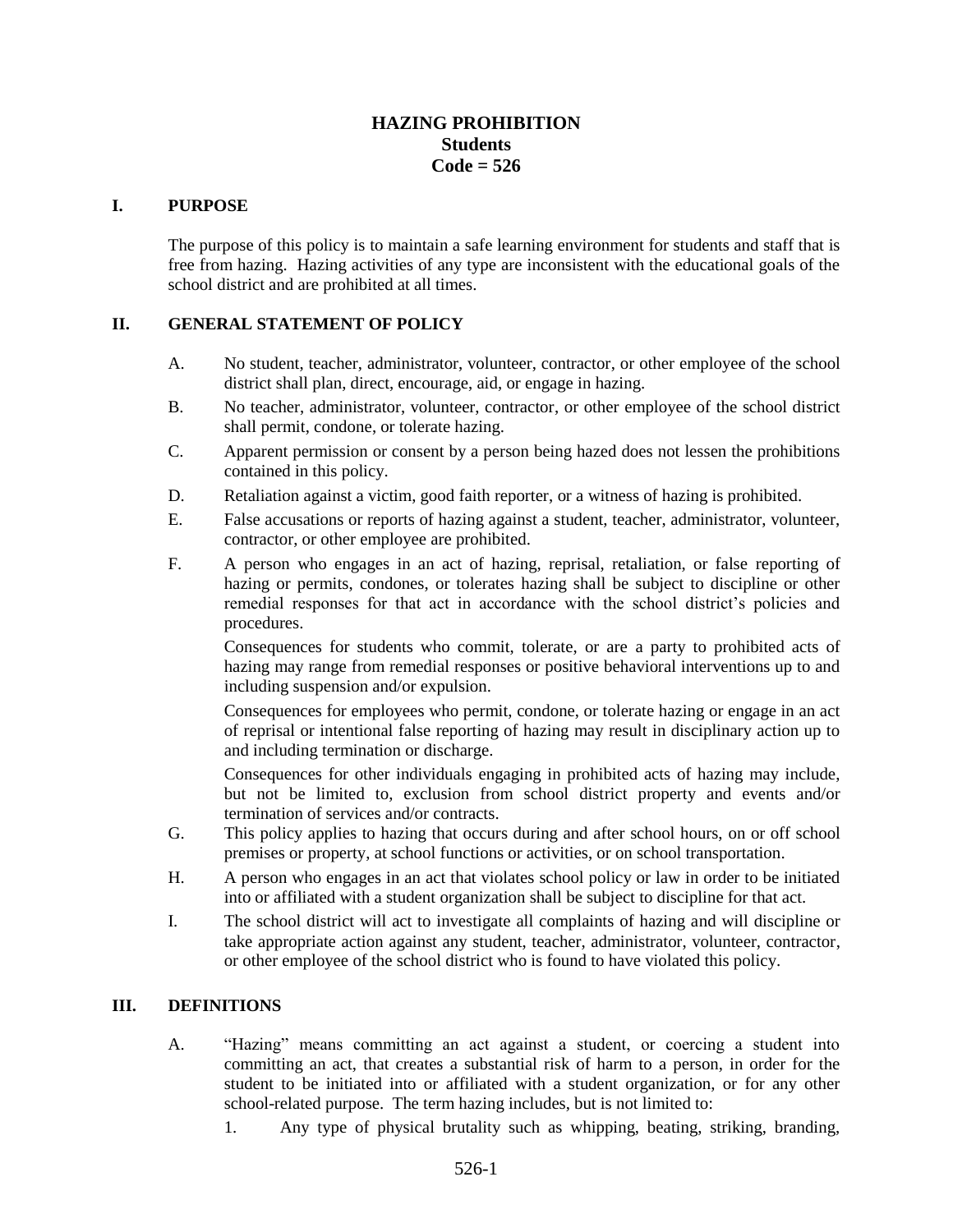electronic shocking, or placing a harmful substance on the body.

- 2. Any type of physical activity such as sleep deprivation, exposure to weather, confinement in a restricted area, calisthenics, or other activity that subjects the student to an unreasonable risk of harm or that adversely affects the mental or physical health or safety of the student.
- 3. Any activity involving the consumption of any alcoholic beverage, drug, tobacco product, or any other food, liquid, or substance that subjects the student to an unreasonable risk of harm or that adversely affects the mental or physical health or safety of the student.
- 4. Any activity that intimidates or threatens the student with ostracism, that subjects a student to extreme mental stress, embarrassment, shame, or humiliation, that adversely affects the mental health or dignity of the student or discourages the student from remaining in school.
- 5. Any activity that causes or requires the student to perform a task that involves violation of state or federal law or of school district policies or regulations.
- B. "Immediately" means as soon as possible but in no event longer than 24 hours.
- C. "On school premises or school district property, or at school functions or activities, or on school transportation" means all school district buildings, school grounds, and school property or property immediately adjacent to school grounds, school bus stops, school buses, school vehicles, school contracted vehicles, or any other vehicles approved for school district purposes, the area of entrance or departure from school grounds, premises, or events, and all school-related functions, school-sponsored activities, events, or trips. School district property also may mean a student's walking route to or from school for purposes of attending school or school-related functions, activities, or events. While prohibiting hazing at these locations and events, the school district does not represent that it will provide supervision or assume liability at these locations and events.
- D. "Remedial response" means a measure to stop and correct hazing, prevent hazing from recurring, and protect, support, and intervene on behalf of a student who is the target or victim of hazing.
- E. "Student" means a student enrolled in a public school or a charter school.
- F. "Student organization" means a group, club, or organization having students as its primary members or participants. It includes grade levels, classes, teams, activities, or particular school events. A student organization does not have to be an official school organization to come within the terms of this definition.

## **IV. REPORTING PROCEDURES**

- A. Any person who believes he or she has been the target or victim of hazing or any person with knowledge or belief of conduct which may constitute hazing shall report the alleged acts immediately to an appropriate school district official designated by this policy. A person may report hazing anonymously. However, the school district may not rely solely on an anonymous report to determine discipline or other remedial responses.
- B. The school district encourages the reporting party to use the report form available from the principal of each building or available from the school district office, but oral reports shall be considered complaints as well.

The building principal is the person responsible for receiving reports of hazing at the building level. Any adult school district personnel who receives a report of hazing prohibited by this policy shall inform the principal immediately. Any person may elect to report hazing directly to the district human rights officer or to the superintendent.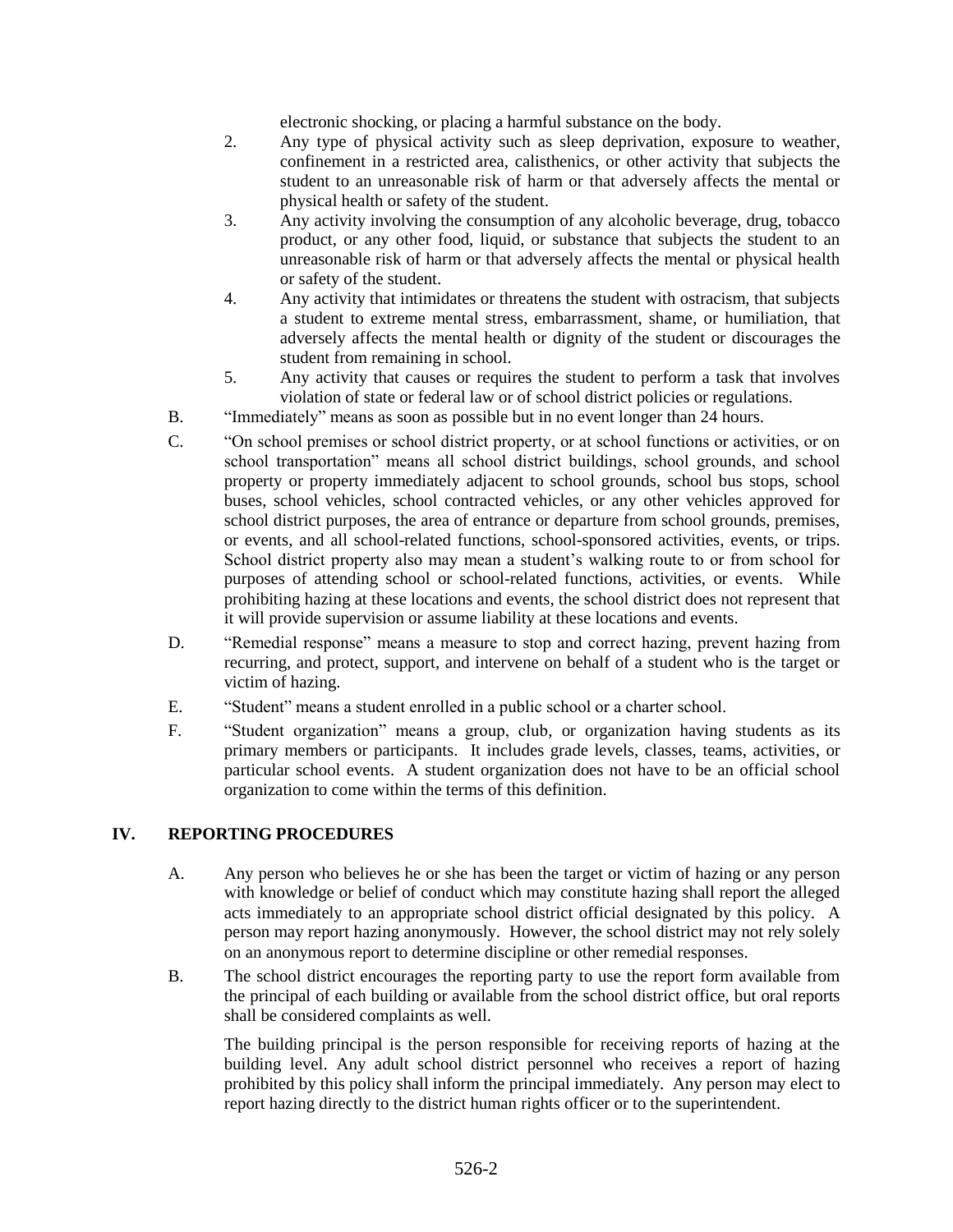The human rights officer shall ensure that this policy and its procedures, practices, consequences, and sanctions are fairly and fully implemented and shall serve as a primary contact on policy and procedural matters.

- C. A teacher, administrator, volunteer, contractor, and other school employees shall be particularly alert to possible situations, circumstances, or events which might include hazing. Any such person who witnesses, observes, receives a report of, or has other knowledge or belief of conduct which may constitute hazing shall make reasonable efforts to address and resolve the hazing and shall inform the building report taker immediately. School district personnel who fail to inform the building report taker of conduct that may constitute hazing or who fail to make reasonable efforts to address and resolve the hazing in a timely manner may be subject to disciplinary action.
- D. Submission of a good faith complaint or report of hazing will not affect the complainant or reporter's future employment, grades, work assignments, or educational or work environment.
- E. Reports of hazing are classified as private educational and/or personnel data and/or confidential investigative data and will not be disclosed except as permitted by law. The building report taker, in conjunction with the responsible authority, shall be responsible for keeping and regulating access to any report of hazing and the record of any resulting investigation.
- F. The school district will respect the privacy of the complainant(s), the individual(s) against whom the complaint is filed, and the witnesses as much as possible, consistent with the school district's legal obligations to investigate, to take appropriate action, and to comply with any discovery or disclosure obligations.

## **V. SCHOOL DISTRICT ACTION**

- A. Within three (3) days of the receipt of a complaint or report of hazing, the school district shall undertake or authorize an investigation by school district officials or a third party designated by the school district.
- B. The building report taker or other appropriate school district officials may take immediate steps, at their discretion, to protect the target or victim of the hazing, the complainant, the reporter, and students or others pending completion of an investigation of alleged hazing prohibited by this policy.
- C. The alleged perpetrator of the hazing shall be allowed the opportunity to present a defense during the investigation or prior to the imposition of discipline or other remedial responses.
- D. Upon completion of an investigation that determines hazing has occurred, the school district will take appropriate action. Such action may include, but is not limited to, warning, suspension, exclusion, expulsion, transfer, remediation, termination, or discharge. Disciplinary consequences will be sufficiently severe to try to deter violations and to appropriately discipline prohibited behavior. School district action taken for violation of this policy will be consistent with the requirements of applicable collective bargaining agreements; applicable statutory authority, including the Minnesota Pupil Fair Dismissal Act; and applicable school district policies and regulations.
- E. The school district is not authorized to disclose to a victim private educational or personnel data regarding an alleged perpetrator who is a student or employee of the school district. School officials will notify the parent(s) or guardian(s) of students who are targets or victims of hazing and the parent(s) or guardian(s) of alleged perpetrators of hazing who have been involved in a reported and confirmed hazing incident of the remedial or disciplinary action taken, to the extent permitted by law.